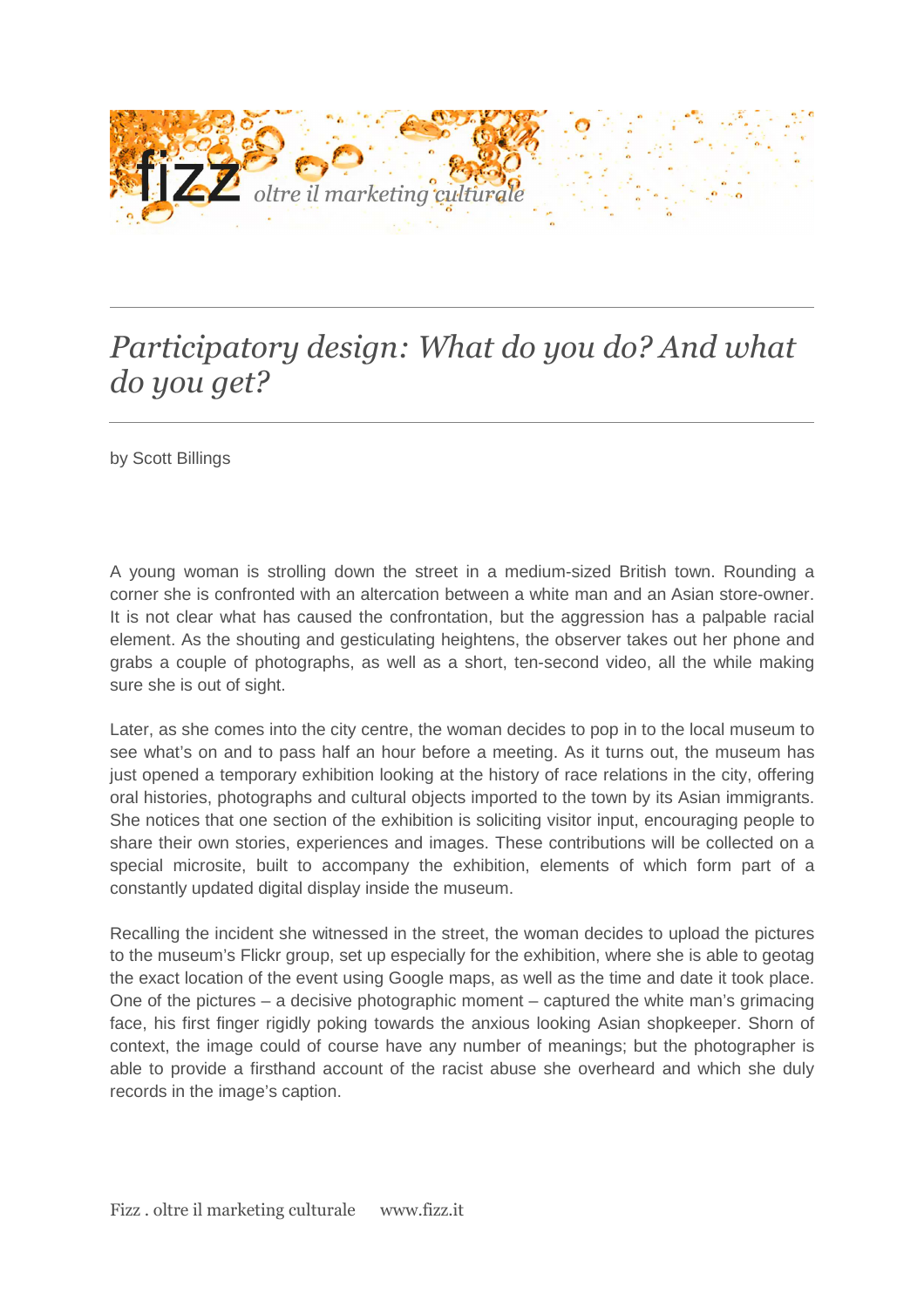With this contribution the exhibition has become live and dynamic. The museum has taken a difficult subject, with historical and social dimensions, examined it and opened it to the public for further and ongoing discussion and interpretation. Although focused around the physical exhibition itself, much of this public participation is made possible using online services which are constructed along the social media principles of interconnection, sharing and collaboration – an approach to web-based services encapsulated in the term web 2.0. But more than this, in planning for the exhibition the museum staff decided to engage people outside the organisation to work through the design process itself. This participatory design sought input from a small number of community groups, local businesses and residents. One of the outcomes of this 'outside' contribution was the decision that the microsite, while hosted and branded by the museum, would be maintained and moderated by two volunteers. One of these volunteers works for a community outreach programme which organises events promoting integration and positive interaction between different sections of the community. The experiences and learning derived from these events continues to be fed into the microsite in the form of a blog.

And so on. This fictional scenario, presenting a museum operating on the tricky frontiers of social debate, begins to illustrate some of the possibilities of incorporating participation – by design – into the processes of creating exhibitions, as well as the way those exhibitions engage the public. Of course, engagement and collaboration may well form the backbone of many existing museum programmes without the term participatory design (or indeed design for participation) ever being mentioned. But a conscious decision to build participation into the design process itself and/or into the way users will interact with exhibitions once they are installed is an approach which may yield benefits for the institution and visitors alike.

Nina Simon of US consultancy Museum 2.0 explains: 'Participatory design can help museums deliver on the oft-repeated but rarely demonstrated desire for museums to become essential civic spaces, social environments that encourage the democratic process.'

Participation can be as complicated or as simple as deemed necessary, depending on resources, experience and objectives. Engaging and organising people (the public, experts from areas outside the museum, community groups and so on) to take part in a truly collaborative design process is certainly an undertaking, as is inviting visitor contributions and dialogue with the exhibitions themselves. But at its simplest level, participation might be encouraged by asking visitors to caption or comment on objects by sticking Post-It notes around exhibition displays. An example cited by Simon<sup>1</sup> is The Post-It Project, conducted at Sweden's Västernorrlands Läns Museum a few years ago, 'in which visitors were solicited to write down comments – about anything in the museum – and post them wherever they wanted.' As she suggests, the value and goal here are perhaps too vague to be genuinely useful, but the 'open-endedness also makes this kind of project a great starting point for a museum to explore the inclusion of visitor content. Start-up costs and development time are minimal, and the project can be aborted at any time.'

 $\overline{a}$ <sup>1</sup> http://museumtwo.blogspot.com/2007/06/tools-for-20-user-generated-exhibits.html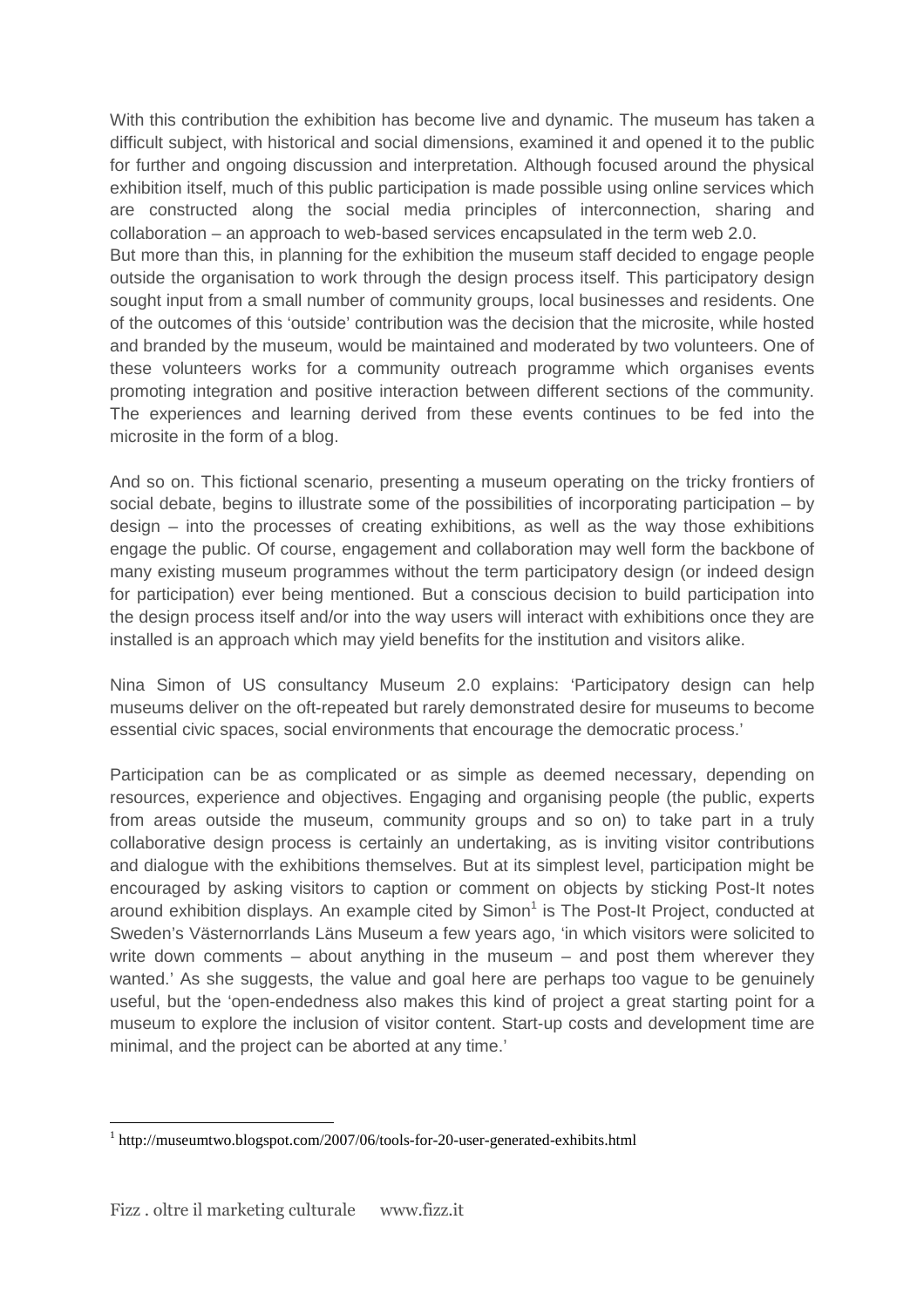But for many museums, the catalyst for building visitor contributions into their activities has been the proliferation and mass uptake of online social media services – sites such as Flickr, Facebook and, more recently, Twitter. Flickr in particular is well known, easy to use and allows museums to garner relevant photographic material from the public, not just locally, but anywhere in the world. An event-based extension of this might be to organise a scavenger hunt, as the London Transport Museum has done, sending teams of people into the city to locate and photograph various London Transport related objects. All the pictures were uploaded to Flickr, allowing a vote for the best image to be thrown open to the public and in turn utilising Flickr's social network aspects to build awareness of the museum's brand amongst online 'communities'.

Similarly, the Victoria & Albert Museum's World Beach Project, devised by artist Sue Lawty, asks people worldwide to create sculptures and images on beaches using gathered stones, recording the process and finished art in up to three photographs. Rather than using Flickr, the images are uploaded to the museum's dedicated web page<sup>2</sup> and embedded Google world map. Again, the project is conceived specifically to create participation, engaging visitors and non-visitors alike in content generation, while marketing the V&A online at the same time.

These last two examples are competition and art project respectively, so arguably outside a museum's core public-facing activities, which are delivered via exhibitions, collections and interpretation. But participation can seed exhibitions too. The Minnesota History Society's  $MN150<sup>3</sup>$  exhibition and book invited public submissions of the key people, places or things that have shaped the state's history. This engagement was partly conducted online, but the bulk of submissions came from community outreach, demonstrating that participatory design need not be technology-led – it is mostly about approach and intent. The result was an exhibition populated with content gathered directly through public input, albeit curated by the museum.

A nice example of design for participation is the National Maritime Museum's Astronomy Photographer of the Year competition, set up this year so that entries are submitted via Flickr, where they are held in the public domain, while a partnership with Astrometry.net allows each image is 'astrotagged' so that they can all be combined and compared in a growing photographic chart of the night sky. The collaborative nature of this project  $-$  along with the content created by the public  $-$  is its strength. And again, it builds awareness of the museum's activities farther and wider than could have been achieved otherwise. It is competition, exhibition, research and marketing all in one, but would not be possible without public input, professional collaboration and web-based services.

Yet another example is Brooklyn Museum's Click!<sup>4</sup> exhibition, an investigation of the 'wisdom of crowds' in which artists' photographic responses to the theme of the 'changing faces of Brooklyn' were assessed by the public online. At the final exhibition, held in the museum last

 $\overline{a}$ 

<sup>&</sup>lt;sup>2</sup> http://www.vam.ac.uk/collections/textiles/lawty/world\_beach/map\_gallery/index.php

<sup>3</sup> http://www.mnhs.org/exhibits/mn150/

<sup>4</sup> http://www.brooklynmuseum.org/exhibitions/click/